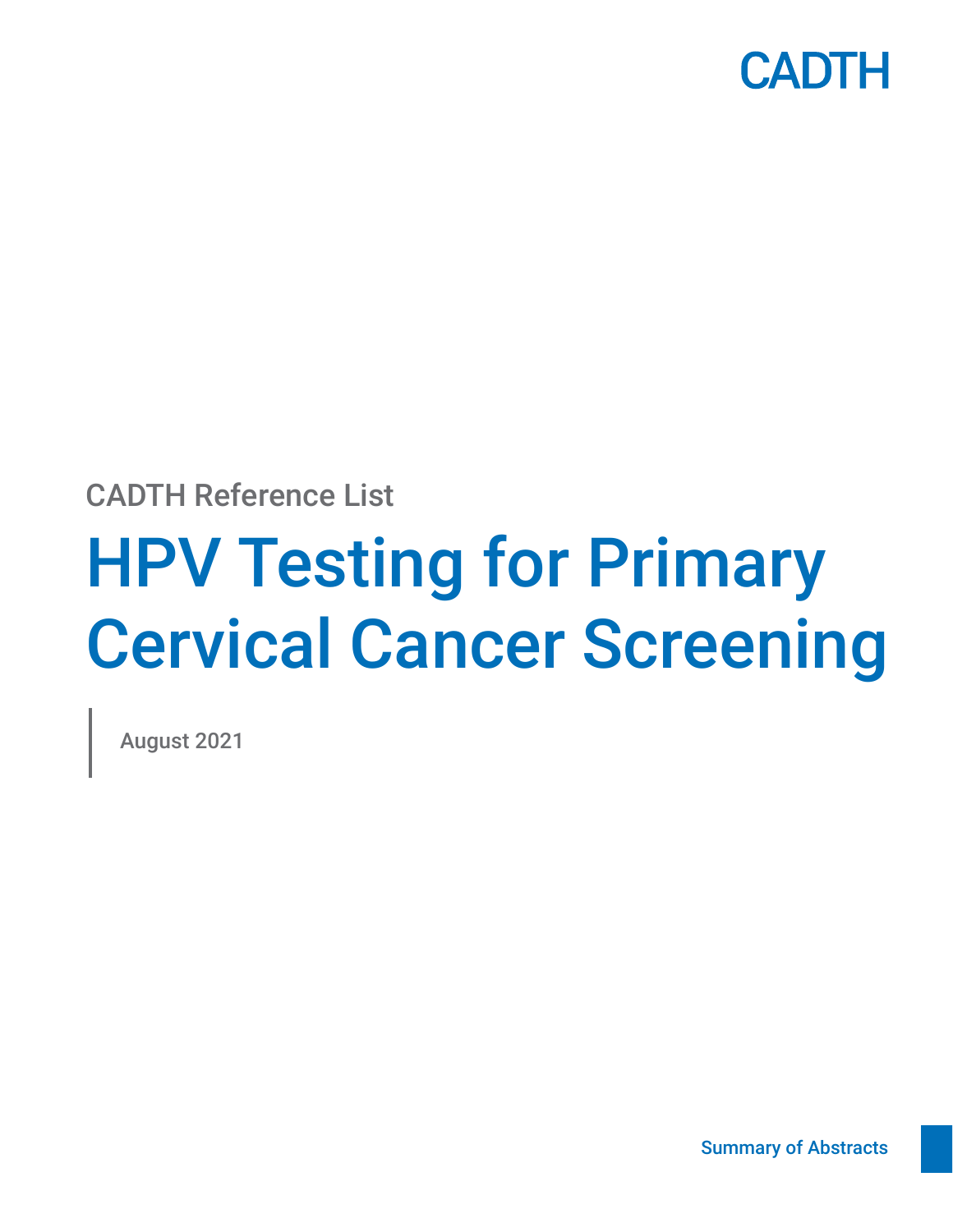

#### Authors: Thyna Vu, Carolyn Spry

Cite As: *HPV Testing for Primary Cervical Cancer Screening.* (CADTH Reference List: Summary of Abstracts). Ottawa: CADTH; 2021 Aug.

Disclaimer: The information in this document is intended to help Canadian health care decision-makers, health care professionals, health systems leaders, and policy-makers make well-informed decisions and thereby improve the quality of health care services. While patients and others may access this document, the document is made available for informational purposes only and no representations or warranties are made with respect to its fitness for any particular purpose. The information in this document should not be used as a substitute for professional medical advice or as a substitute for the application of clinical judgment in respect of the care of a particular patient or other professional judgment in any decision-making process. The Canadian Agency for Drugs and Technologies in Health (CADTH) does not endorse any information, drugs, therapies, treatments, products, processes, or services.

While care has been taken to ensure that the information prepared by CADTH in this document is accurate, complete, and up to date as at the applicable date the material was first published by CADTH, CADTH does not make any guarantees to that effect. CADTH does not guarantee and is not responsible for the quality, currency, propriety, accuracy, or reasonableness of any statements, information, or conclusions contained in any third-party materials used in preparing this document. The views and opinions of third parties published in this document do not necessarily state or reflect those of CADTH.

CADTH is not responsible for any errors, omissions, injury, loss, or damage arising from or relating to the use (or misuse) of any information, statements, or conclusions contained in or implied by the contents of this document or any of the source materials.

This document may contain links to third-party websites. CADTH does not have control over the content of such sites. Use of third-party sites is governed by the third-party website owners' own terms and conditions set out for such sites. CADTH does not make any guarantee with respect to any information contained on such third-party sites and CADTH is not responsible for any injury, loss, or damage suffered as a result of using such third-party sites. CADTH has no responsibility for the collection, use, and disclosure of personal information by third-party sites.

Subject to the aforementioned limitations, the views expressed herein do not necessarily reflect the views of Health Canada, Canada's provincial or territorial governments, other CADTH funders, or any third-party supplier of information.

This document is prepared and intended for use in the context of the Canadian health care system. The use of this document outside of Canada is done so at the user's own risk.

This disclaimer and any questions or matters of any nature arising from or relating to the content or use (or misuse) of this document will be governed by and interpreted in accordance with the laws of the Province of Ontario and the laws of Canada applicable therein, and all proceedings shall be subject to the exclusive jurisdiction of the courts of the Province of Ontario, Canada.

The copyright and other intellectual property rights in this document are owned by CADTH and its licensors. These rights are protected by the Canadian *Copyright Act* and other national and international laws and agreements. Users are permitted to make copies of this document for non-commercial purposes only, provided it is not modified when reproduced and appropriate credit is given to CADTH and its licensors.

About CADTH: CADTH is an independent, not-for-profit organization responsible for providing Canada's health care decision-makers with objective evidence to help make informed decisions about the optimal use of drugs, medical devices, diagnostics, and procedures in our health care system.

Funding: CADTH receives funding from Canada's federal, provincial, and territorial governments, with the exception of Quebec.

Questions or requests for information about this report can be directed to requests@cadth.ca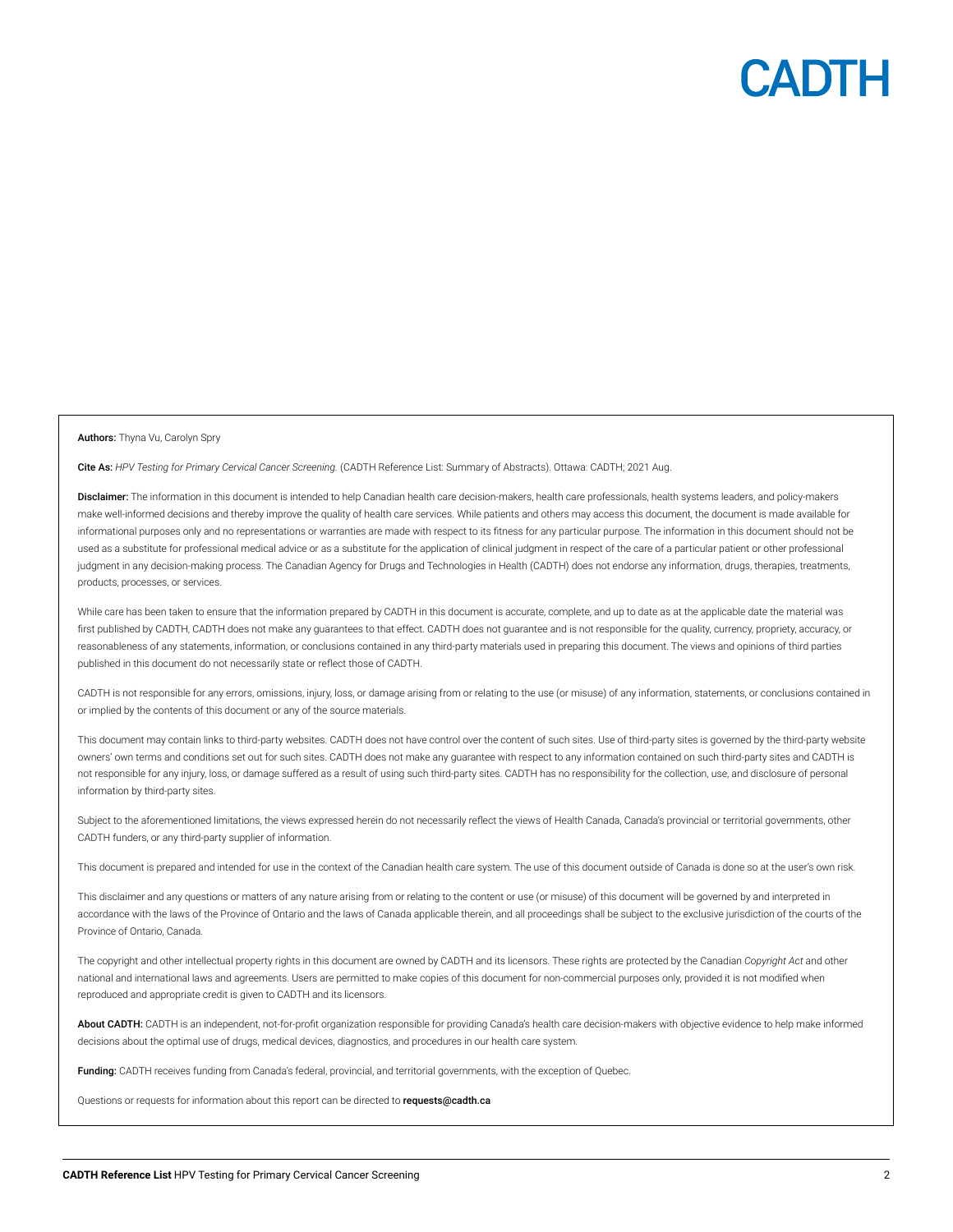## **ADTH**

### <span id="page-2-0"></span>Key Messages

- Four randomized controlled trials and 19 non-randomized studies were identified regarding the clinical utility of primary high-risk HPV testing for asymptomatic cervical cancer screening.
- Seven economic evaluations were identified regarding the cost-effectiveness of primary high-risk HPV testing for asymptomatic cervical cancer screening.
- One evidence-based guideline regarding primary high-risk HPV testing for asymptomatic cervical cancer screening was identified.

### Research Questions

- 1. What is the clinical utility of primary high-risk HPV testing for asymptomatic cervical cancer screening?
- 2. What is the cost-effectiveness of primary high-risk HPV testing for asymptomatic cervical cancer screening?
- 3. What are the evidence-based guidelines regarding primary high-risk HPV testing for asymptomatic cervical cancer screening?

### **Methods**

#### Literature Search Methods

A limited literature search was conducted by an information specialist on key resources including MEDLINE, the Cochrane Database of Systematic Reviews, the international HTA database, the websites of Canadian and major international health technology agencies, as well as a focused internet search. The search strategy comprised both controlled vocabulary, such as the National Library of Medicine's MeSH (Medical Subject Headings), and keywords. The main search concepts were HPV testing and cervical cancer screening. No filters were applied to limit retrieval by publication type. Comments, newspaper articles, editorials, and letters were excluded. Where possible, retrieval was limited to the human population. The search was also limited to English-language documents published between January 1, 2019 and July 28, 2021. Internet links were provided, where available.

#### Selection Criteria and Summary Methods

One reviewer screened literature search results (titles and abstracts) and selected publications according to the inclusion criteria presented in [Table 1](#page-3-0). Full texts of study publications were not reviewed. The Overall Summary of Findings was based on information available in the abstracts of selected publications. Open access, full-text versions of evidence-based guidelines were reviewed when abstracts were not available and relevant recommendations were summarized.

#### **Results**

Four randomized controlled trials (RCTs)<sup>[1](#page-11-0)-[4](#page-11-1)</sup> and 19 non-randomized studies<sup>[5-](#page-11-2)[23](#page-12-0)</sup> were identified regarding the clinical utility of primary high-risk HPV testing for asymptomatic cervical cancer screening. Seven economic evaluations<sup>24-[30](#page-12-2)</sup> were identified regarding the cost-effectiveness of primary high-risk HPV testing for asymptomatic cervical cancer screening. One evidence-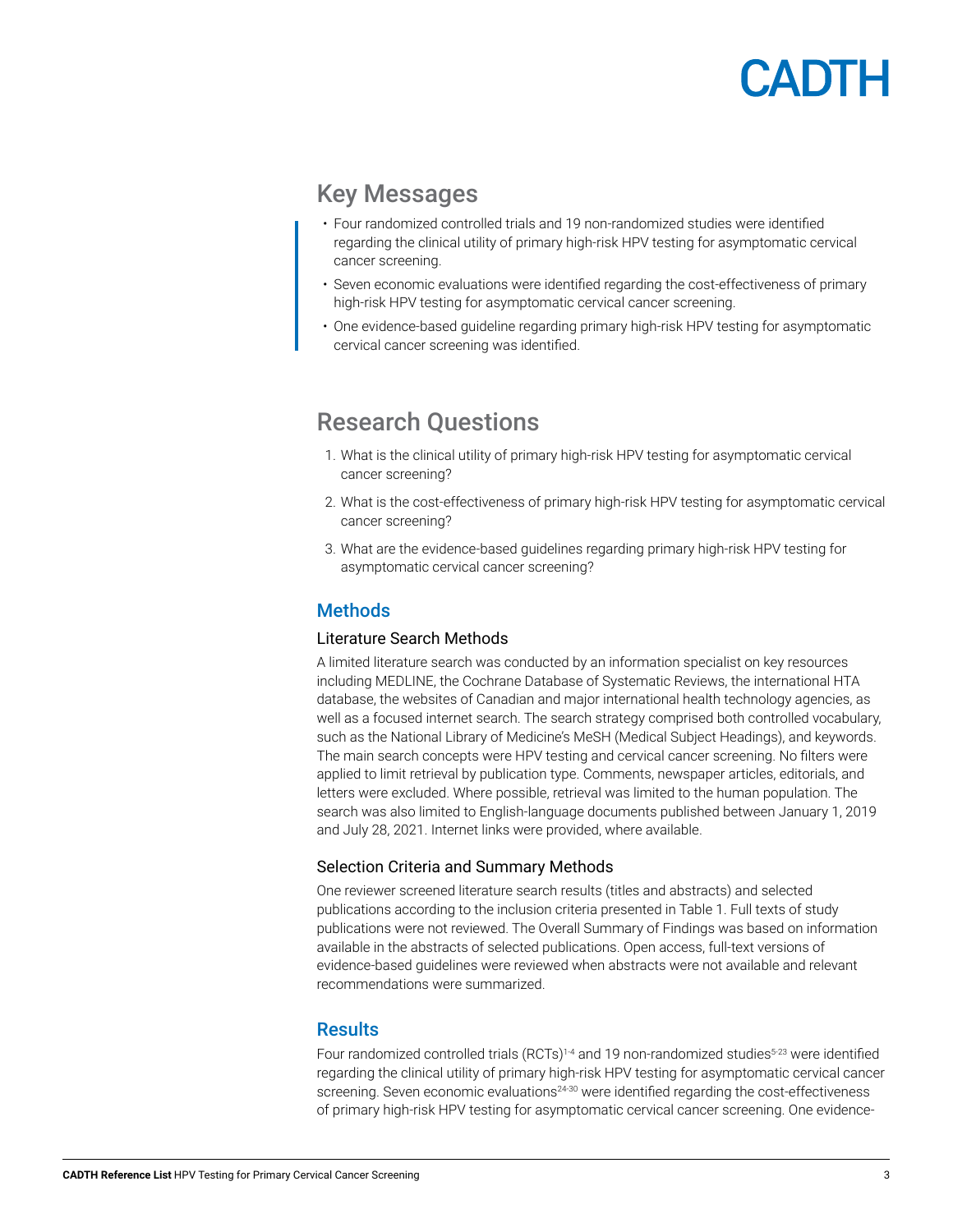

#### <span id="page-3-0"></span>Table 1: Selection Criteria

| <b>Criteria</b> | <b>Description</b>                                                                                                          |  |  |
|-----------------|-----------------------------------------------------------------------------------------------------------------------------|--|--|
| Population      | Q1, Q2, Q3: Asymptomatic adults eligible for cervical cancer screening                                                      |  |  |
| Intervention    | Q1, Q2, Q3: Primary high-risk HPV testing (with or without cytology triage; i.e., co-testing)                               |  |  |
| Comparator      | Q1, Q2: Cytology-based testing (e.g., Pap smear, liquid-based cytology)                                                     |  |  |
|                 | Q3: Not applicable                                                                                                          |  |  |
| <b>Outcomes</b> | Q1: Clinical utility (e.g., time to treatment, incidence of cervical cancer, detection rate, quality of life,<br>mortality) |  |  |
|                 | Q2: Cost-effectiveness (e.g., ICER, cost per QALY gained, cost per patient adverse event avoided)                           |  |  |
|                 | Q3: Recommendations regarding best practices (e.g., which test in which situation, contraindications for<br>testing)        |  |  |
| Study designs   | HTAs, systematic reviews, RCTs, non-randomized studies, economic evaluations, evidence-based<br>guidelines                  |  |  |

HTA = health technology assessment; ICER = incremental cost-effectiveness ratio; Pap = Papanicolaou test; QALY = quality-adjusted life-year; Q = question; RCT = randomized controlled trial.

> based guidelin[e31](#page-12-3) regarding primary high-risk HPV testing for asymptomatic cervical cancer screening was identified. No relevant health technology assessments or systematic reviews were identified.

Additional references of potential interest that did not meet the inclusion criteria are provided in [Appendix 1.](#page-13-0)

### Overall Summary of Findings

Four RCTs<sup>[1-](#page-11-0)[4](#page-11-1)</sup> and 19 non-randomized studies<sup>[5](#page-11-2)-[23](#page-12-0)</sup> were identified regarding the clinical utility of primary high-risk HPV testing for asymptomatic cervical cancer screening. A detailed summary of the identified studies can be found in [Table 2](#page-5-0).

Two RCTs<sup>[1](#page-11-0),[2](#page-11-3)</sup> and 9 non-randomized studies<sup>[5-](#page-11-2)13</sup> assessed co-testing strategies (HPV testing with cytology) compared to cytology alone. Both RCTs found HPV co-testing led to the higher detection of cervical intraepithelial neoplasia grade 2 or above (CIN2+) lesions and increased colposcopy referrals compared to cytology alone.<sup>[1,](#page-11-0)[2](#page-11-3)</sup> Most non-randomized studies also found co-testing, compared to cytology alone, to be associated with a greater detection of lesions or cervical cancer[.6](#page-11-5)-[11](#page-11-6) One study found the detection of atypical squamous cells of undetermined significance (ASC-US) to be higher in the cytology group, with no difference in detection of CIN2+.[13](#page-11-4) Four studies found co-testing was associated with an increase in colposcopy referrals,<sup>[5,](#page-11-2)[8,](#page-11-7)[10](#page-11-8)[,11](#page-11-6)</sup> while 1 study found lower colposcopy referrals with co-testing.<sup>[6](#page-11-5)</sup> One study found no difference between groups in referral for intensified follow-up.[12](#page-11-9)

Two RCTs<sup>[3](#page-11-10),[4](#page-11-1)</sup> and [11](#page-11-6) non-randomized studies<sup>11[,14](#page-11-11)-23</sup> compared HPV testing alone to cytology testing. One RCT found HPV testing led to reduced colposcopy referrals.<sup>3</sup> The other RCT found screening with HPV testing every 4 years was as safe as cytology every 2 years when detecting CIN2+[.4](#page-11-1) Five non-randomized studies found HPV testing had a higher detection rate for CIN2+/CIN3+ than cytology,<sup>10,[14,](#page-11-11)[16,](#page-11-12)[19](#page-12-4)[,20](#page-12-5)</sup> and 1 reported HPV testing detected a significant number of lesions that were missed by cytology.<sup>[22](#page-12-6)</sup> One study found CIN2+ detection was higher with clinician-collected HPV tests than cytology and self-collected tests.<sup>21</sup> Two studies found cytological abnormalities or CIN2+ to be similar between self-collected HPV tests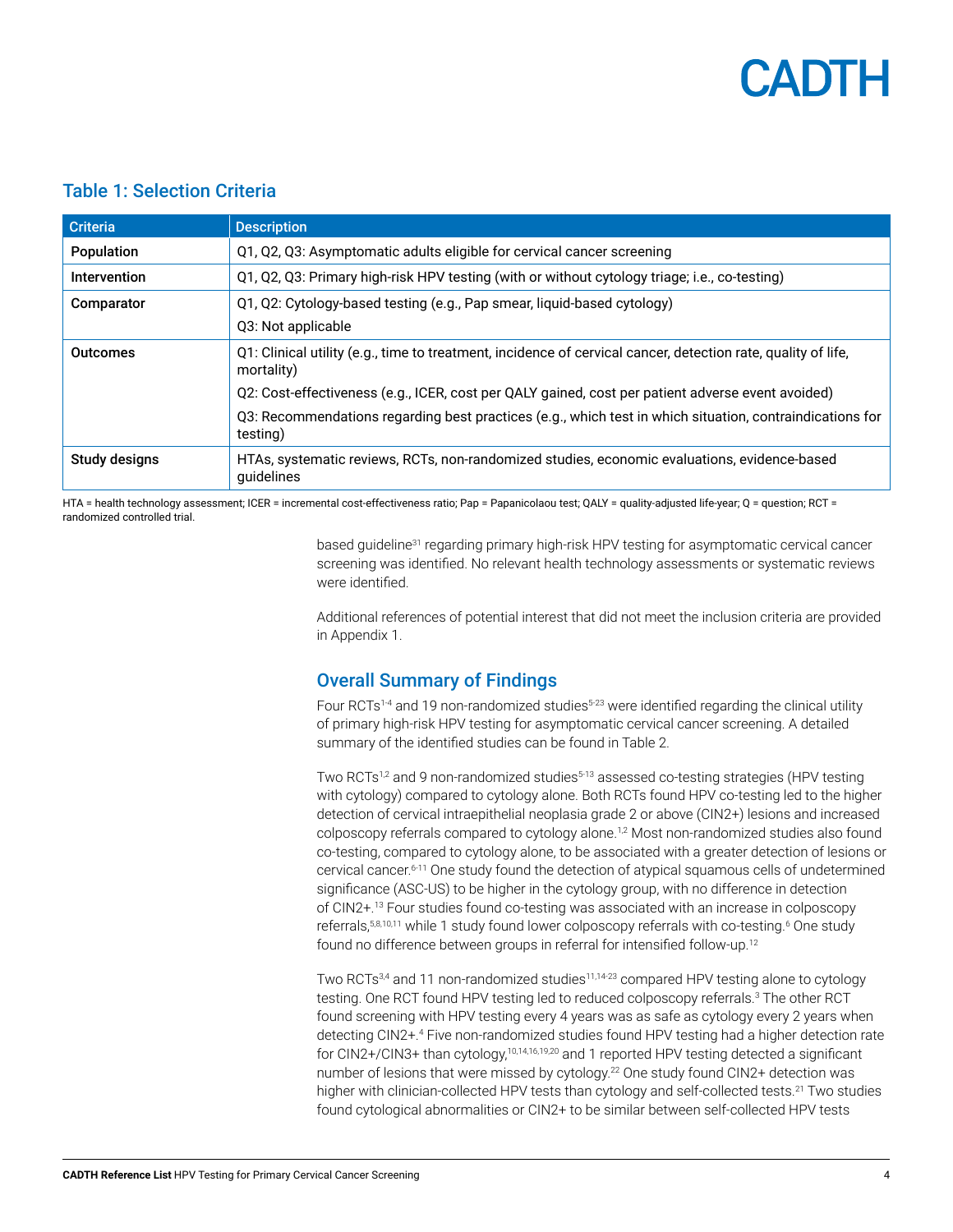and cytology.<sup>15[,21](#page-12-7)</sup> One study reported HPV testing had similar detection of ASC-US+ cytology as conventional cytology.<sup>23</sup> Three studies found HPV testing was associated with more colposcopies than cytology.[10](#page-11-8)[,16](#page-11-12)[,23](#page-12-0) One study found HPV testing to be associated with a lower misdiagnosis rate,<sup>10</sup> while 2 studies found HPV testing to be associated with higher overdiagnosis or more clinically irrelevant findings.<sup>[14,](#page-11-11)20</sup> One study reported HPV and cytology testing were similar in the number of overlooked cervical cancers, while HPV testing overlooked some non-cervical gynecological cancers.[17](#page-11-14) One study reported the prevalence of cancers missed by HPV testing, compared to cytology, was higher among patients over 50.<sup>[18](#page-11-15)</sup>

Seven economic evaluations were identified regarding the cost-effectiveness of HPV testing for cervical cancer screening.[24](#page-12-1)-[30](#page-12-2) All studies found HPV testing to be more cost-effective than cytology testing.<sup>[24](#page-12-1)[-30](#page-12-2)</sup> A detailed summary of the identified studies can be found in [Table 2](#page-5-0).

One evidence-based guideline from the American Cancer Society recommends HPV primary testing for cervical cancer screening, if available.<sup>31</sup> A detailed summary of the included guideline and recommendation can be found in [Table 3.](#page-10-0)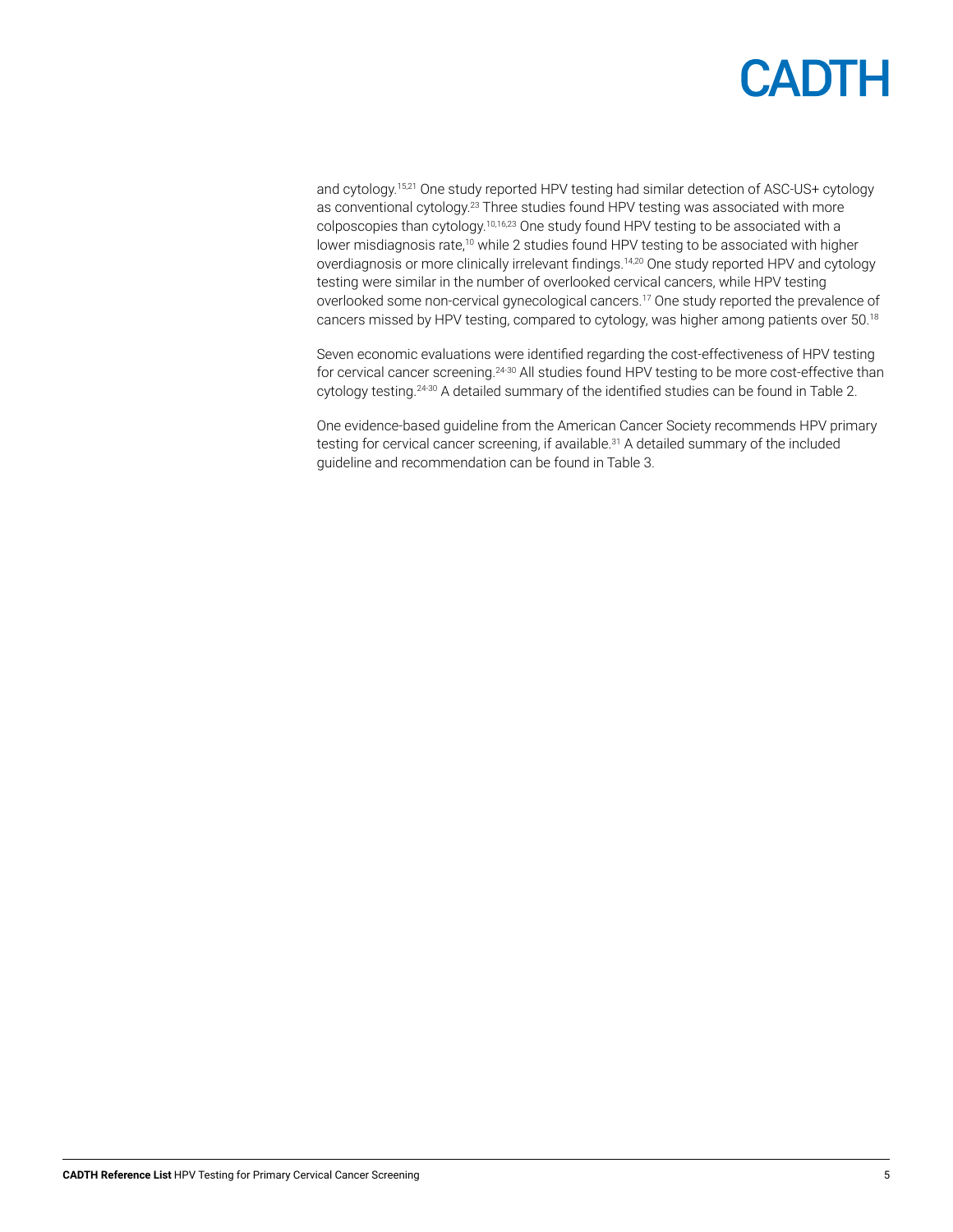### <span id="page-5-0"></span>Table 2: Summary of Included Studies

| First author, year                                                            | <b>Study characteristics</b><br>and population                                                                               | <b>Intervention and</b><br>comparator(s) of interest                                                          | <b>Relevant outcome(s)</b>                                                         | <b>Authors' conclusions</b>                                                                                                                                                                                                                                                                                                   |
|-------------------------------------------------------------------------------|------------------------------------------------------------------------------------------------------------------------------|---------------------------------------------------------------------------------------------------------------|------------------------------------------------------------------------------------|-------------------------------------------------------------------------------------------------------------------------------------------------------------------------------------------------------------------------------------------------------------------------------------------------------------------------------|
| Randomized controlled trials $-$ co-testing                                   |                                                                                                                              |                                                                                                               |                                                                                    |                                                                                                                                                                                                                                                                                                                               |
| Chan et al. (2020) <sup>1</sup>                                               | Study design: RCT<br><b>Population: Women</b><br>aged 30 to 60<br>$N = 15,955$                                               | Intervention: HPV testing<br>with LBC<br>Comparator(s): LBC only                                              | Detection of<br>CIN2+ lesions,<br>number of<br>colposcopies                        | Detection of CIN2+ lesions<br>was higher in the<br>intervention group than the<br>control group. At the second<br>screening 36 months later,<br>CIN2+ detection was lower<br>in the intervention group. In<br>total, CIN2+ detection was<br>higher in the intervention<br>group, with a fourfold<br>increase in colposcopies. |
| Han et al. (2020) <sup>2</sup>                                                | Study design: RCT<br><b>Population: Women</b><br>aged 35 to 64<br>$N = 182,119$                                              | Intervention: Co-testing<br>with HR-HPV and<br>cytology<br>Comparator(s): HPV or<br>cytology alone            | Positivity rate for<br>CIN2+, colposcopy<br>referral rate, biopsy<br>referral rate | Co-testing group had<br>higher CIN2+ positivity rate,<br>colposcopy referral rate, and<br>biopsy referral rate.                                                                                                                                                                                                               |
| Randomized controlled trials - HPV testing compared to cytology-based testing |                                                                                                                              |                                                                                                               |                                                                                    |                                                                                                                                                                                                                                                                                                                               |
| Zhang et al. (2021) <sup>3</sup>                                              | Study design: RCT<br><b>Population: Women</b><br>aged 35 to 64<br>$N = 60,732$                                               | Intervention: HR-HPV<br>Comparator(s): Cytology                                                               | Colposcopy referral<br>rate, risk ratio for<br>disease (CIN2+,<br>$CIN3+$          | HR-HPV testing led to<br>reduced colposcopy referral<br>rates. HR-HPV testing also<br>had higher risk ratio for<br>disease.                                                                                                                                                                                                   |
| Coldman et al.<br>$(2020)^4$                                                  | Study design: RCT<br><b>Population: Women</b><br>aged 25 to 65<br>$N = 19,009$ assigned,<br>15,729 completed the<br>protocol | Intervention: HPV testing<br>Comparator(s): LBC                                                               | $CIN2+$                                                                            | Screening with HPV using a<br>4-year interval is as safe as<br>LBC with a 2-year interval.                                                                                                                                                                                                                                    |
| Non-randomized studies $-$ co-testing                                         |                                                                                                                              |                                                                                                               |                                                                                    |                                                                                                                                                                                                                                                                                                                               |
| Kono et al. (2021) <sup>5</sup>                                               | Study design: Cohort<br>study<br><b>Population: Women</b><br>aged 30 to 49<br>$N = 25,074$                                   | Intervention: Co-testing<br>with HPV and cytology<br>Comparator(s): Cytology<br>alone                         | Colposcopy referral<br>rate                                                        | Adding HPV led to an<br>increase in colposcopy<br>referrals.                                                                                                                                                                                                                                                                  |
| Zhao et al. (2021) <sup>6</sup>                                               | Study design: Cohort<br>study<br>Population: Women<br>aged 35 to 64<br>$N = 1,160,981$                                       | Intervention: HR-HPV<br>testing with cytology or<br>genotyping triage<br><b>Comparator: Cytology</b><br>alone | Screening positive<br>rates, colposcopy<br>referral rate,<br>detection of CIN2+    | HPV testing had a higher<br>screening positive rate, lower<br>colposcopy referral (due to<br>lower referral threshold),<br>and higher detection rate of<br>$CIN2+$ .                                                                                                                                                          |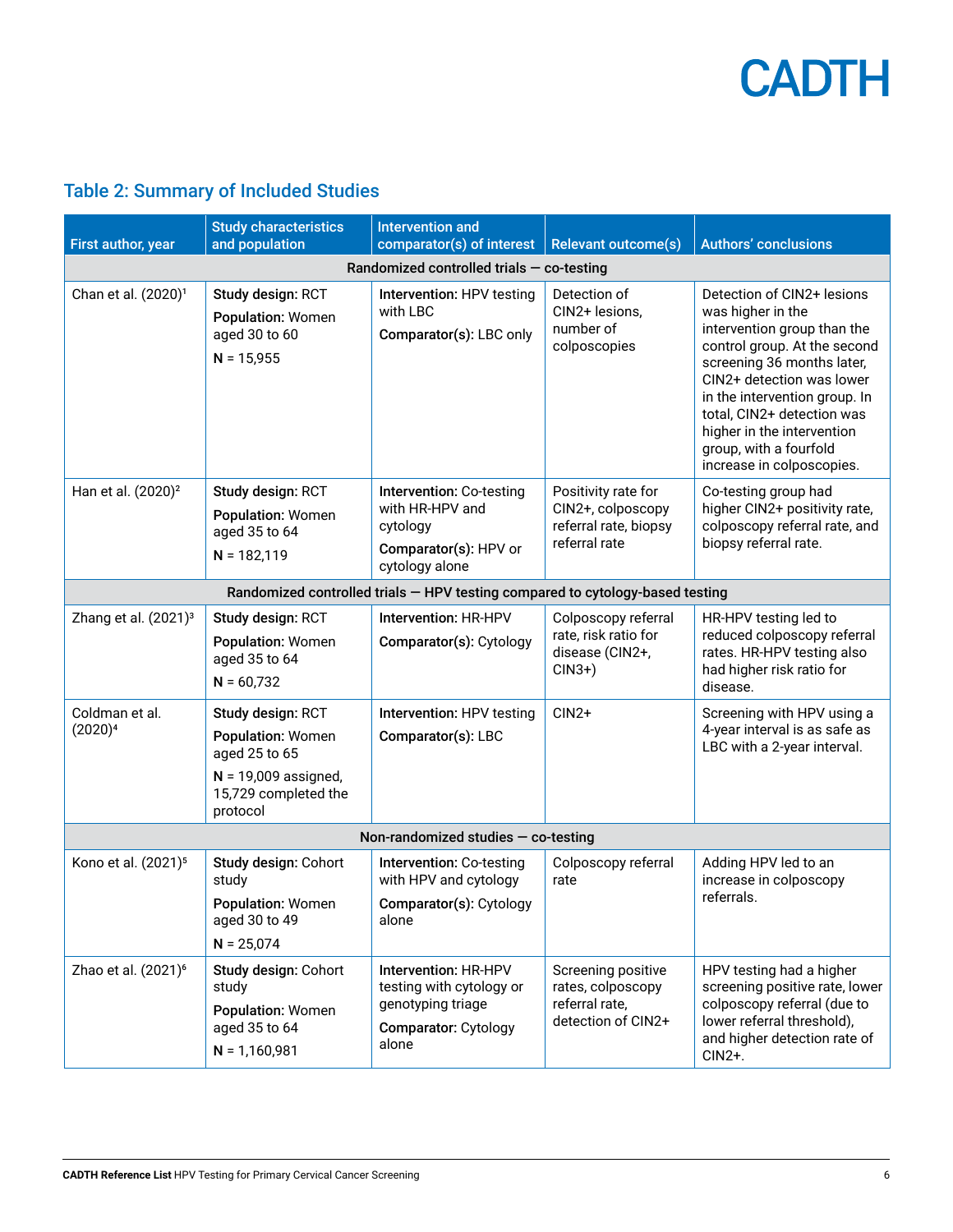| First author, year                  | <b>Study characteristics</b><br>and population                                              | <b>Intervention and</b><br>comparator(s) of interest                                                                    | <b>Relevant outcome(s)</b>                                                            | <b>Authors' conclusions</b>                                                                                                                                                                                                             |
|-------------------------------------|---------------------------------------------------------------------------------------------|-------------------------------------------------------------------------------------------------------------------------|---------------------------------------------------------------------------------------|-----------------------------------------------------------------------------------------------------------------------------------------------------------------------------------------------------------------------------------------|
| Kaufman et al.<br>$(2020)^7$        | Study design: Cohort<br>study<br><b>Population: Women</b><br>aged $30+$<br>$N = 13,633,071$ | Intervention: Co-testing<br>with HPV and LBC<br>Comparator(s): HPV or<br>cytology alone                                 | Diagnosis of cervical<br>cancer                                                       | Co-testing with HPV and<br>LBC enhances screening for<br>detection for cervical cancer<br>compared to HPV or LBC<br>alone.                                                                                                              |
| Thomsen et al.<br>$(2020)^8$        | Study design: Cohort<br>study<br>Population: Women<br>aged 30 to 59<br>$N = 28,352$         | Intervention: Co-testing<br>(HPV, with cytology<br>triage)<br>Comparator(s): Cytology,<br>with HPV triage               | Referral to<br>colposcopy,<br>detection of CIN3+                                      | HPV-based screening<br>detected more cases of<br>CIN3+ and led to more<br>colposcopies.                                                                                                                                                 |
| Hashiguchi et al.<br>$(2019)^9$     | Study design: Cohort<br>study<br>Population: Women<br>$N = 17,284$                          | Intervention: Co-testing<br>with HPV and cytology<br>Comparator(s): Cytology<br>alone                                   | Detection of CIN3+                                                                    | The number of women<br>diagnosed with CIN3<br>+ increased with co-testing.                                                                                                                                                              |
| Kang et al. (2019) <sup>10</sup>    | Study design: Cohort<br>study<br>Population: Women<br>$N = 21,568$                          | Intervention: Co-testing<br>with HR-HPV and<br>cytology<br>Comparator(s): HR-HPV<br>or cytology alone                   | Detection of CIN2+/<br>CIN3+, misdiagnosis<br>rate, number of<br>colposcopies         | Co-testing detected the<br>same number of CIN2+/<br>CIN3+ cases as HR-HPV<br>alone; both detected more<br>than cytology. HR-HPV<br>screening also had lower<br>misdiagnosis rate than<br>cytology and higher number<br>of colposcopies. |
| Rebolj et al. (2019) <sup>11</sup>  | Study design: Cohort<br>study<br>Population: Women<br>$N = 578,547$                         | Intervention: Co-testing<br>with HR-HPV (with<br>cytology triage)<br>Comparator(s): LBC<br>alone                        | Referral for<br>colposcopy;<br>detection of CIN2+,<br>detection of cervical<br>cancer | HR-HPV was associated<br>with increased colposcopies,<br>higher detection of<br>CIN2+, and higher detection<br>of cervical cancer.                                                                                                      |
| Veijalainen et al.<br>$(2019)^{12}$ | Study design: Cohort<br>study<br>Population: Women<br>aged 35 to 60<br>$N = 17,770$         | Intervention: Co-testing<br>with HR-HPV (with<br>cytology triage)<br>Comparator:<br><b>Conventional Pap</b><br>cytology | Referral to intensified<br>follow-up                                                  | Referral for intensified<br>follow-up was similar<br>between groups.                                                                                                                                                                    |
| Zhang et al.<br>$(2019)^{13}$       | Study design: Cohort<br>study<br>Population: Women<br>aged 35 to 64<br>$N = 7,138$          | Intervention: Co-testing<br>with HPV (with cytology<br>triage)<br>Comparator:<br>Conventional cytology                  | Detection of ASC-US,<br>detection of CIN2+                                            | Detection of ASC-US was<br>higher in the cytology group.<br>There was no significant<br>difference in detection of<br>CIN2+ between groups.                                                                                             |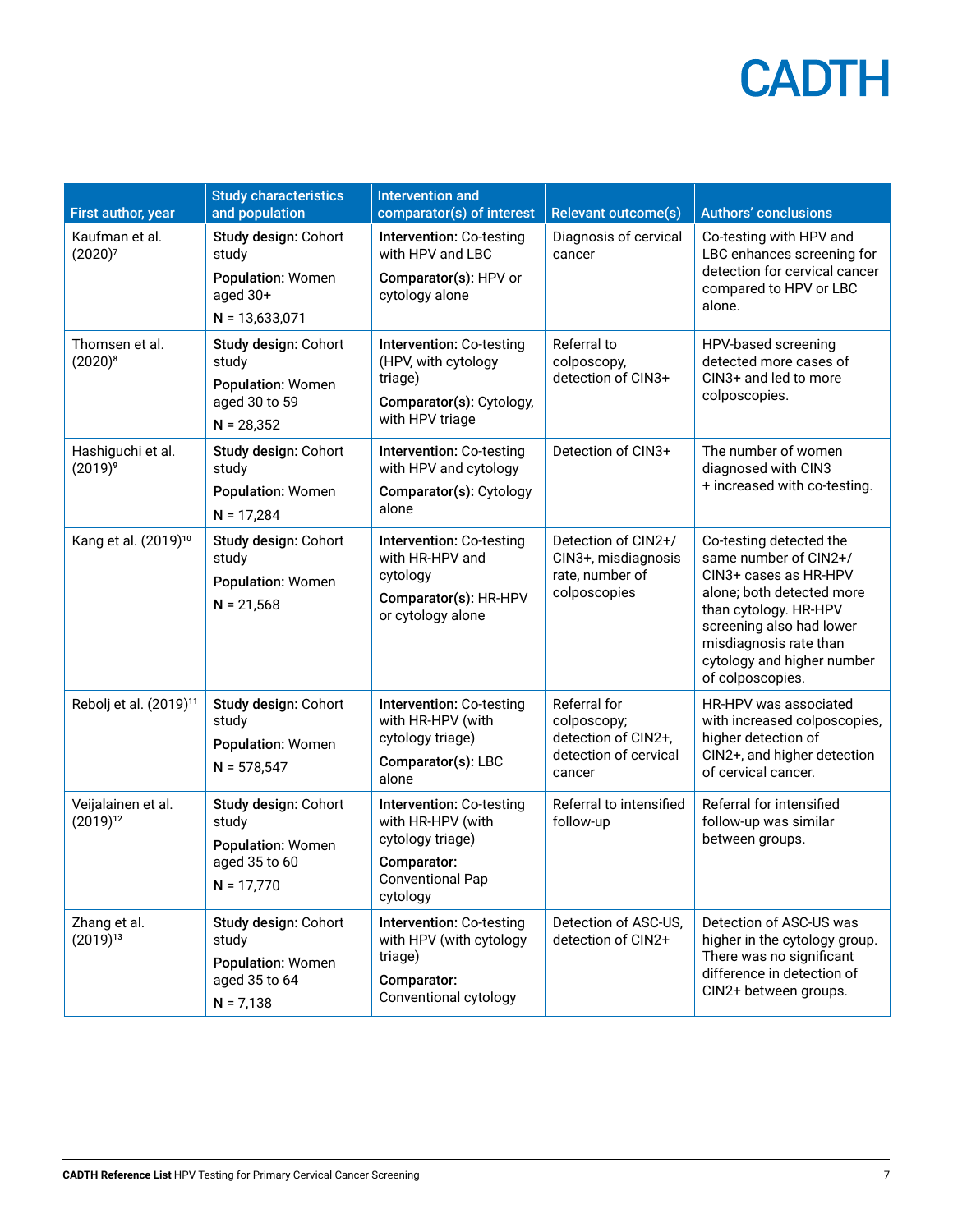| First author, year                                                      | <b>Study characteristics</b><br>and population                                                                              | <b>Intervention and</b><br>comparator(s) of interest                                                   | <b>Relevant outcome(s)</b>                                                                        | Authors' conclusions                                                                                                                                                                 |
|-------------------------------------------------------------------------|-----------------------------------------------------------------------------------------------------------------------------|--------------------------------------------------------------------------------------------------------|---------------------------------------------------------------------------------------------------|--------------------------------------------------------------------------------------------------------------------------------------------------------------------------------------|
| Non-randomized studies - HPV testing compared to cytology-based testing |                                                                                                                             |                                                                                                        |                                                                                                   |                                                                                                                                                                                      |
| Loopik et al.<br>$(2021)^{14}$                                          | Study design:<br>Retrospective cohort<br>study<br>Population: Women<br>$N = 45,280$                                         | Intervention: HR-HPV<br>testing<br>Comparator: Cytology-<br>based testing                              | Referral rate,<br>detection of CIN2+/<br>CIN3+, detection<br>of cervical cancer,<br>overdiagnosis | HR-HPV testing was<br>associated with increased<br>referral rates, higher<br>detection of CIN2+ and<br>CIN3+, higher detection of<br>cervical cancer, and higher<br>overdiagnosis.   |
| Reques et al.<br>$(2021)^{15}$                                          | Study design:<br>Non-randomized<br>interventional study<br>Population: Women<br>aged 25 to 65<br>$N = 687$                  | Intervention: Self-<br>collected HPV<br>Comparator: Pap smear                                          | Cytological<br>abnormalities,<br>screening completion                                             | Proportion of cytological<br>abnormalities was similar<br>between groups. Provision<br>of a self-collected HPV test<br>increased participation in<br>cervical cancer screening.      |
| Thomsen et al.<br>$(2021)^{16}$                                         | Study design: Cohort<br>study<br><b>Population: Women</b><br>aged 30 to 59<br>$N = 40,048$                                  | <b>Intervention: Primary</b><br><b>HPV</b> testing<br><b>Comparator: Primary</b><br>cytology testing   | Referral for<br>colposcopy,<br>detection of CIN3+                                                 | HPV-based screening led to<br>increased CIN3+ detection<br>and increased colposcopy<br>referrals.                                                                                    |
| Andersen et al.<br>$(2020)^{17}$                                        | Study design: Cohort<br>study<br>Population: Women<br>aged 50+<br>$N = 4,043$                                               | <b>Intervention: Primary</b><br><b>HPV</b> testing<br><b>Comparator: Primary</b><br><b>LBC</b> testing | Overlooked cancers<br>(cervical, non-cervical<br>gynecological)                                   | At baseline, HPV testing<br>overlooked 5 cases of<br>gynecological (non-cervical)<br>cancer. LBC and HPV both<br>overlooked 2 cases of<br>cervical cancer.                           |
| Kurokawa et al.<br>$(2020)^{18}$                                        | Study design: Cohort<br>study<br>Population: Women<br>who underwent<br>co-testing with HPV and<br>cytology<br>$N = 115,273$ | Intervention: HPV testing<br><b>Comparator: Cytology</b><br>testing                                    | Prevalence of CIN2,<br>CIN3, SCC, or cervical<br>adenocarcinomas                                  | Prevalence of CIN2,<br>CIN3, SCC, and cervical<br>adenocarcinomas was low.<br>The prevalence of cancers<br>missed by HPV was higher<br>among patients older than<br>50 years of age. |
| Ma et al. (2020) <sup>19</sup>                                          | Study design: Cohort<br>study<br>Population: Women<br>who received cervical<br>cancer screening<br>services<br>$N = 9,972$  | Intervention: HPV testing<br>Comparator: LBC                                                           | Detection rate of<br>$CIN2+$                                                                      | HPV group had the highest<br>detection rate of CIN2+.                                                                                                                                |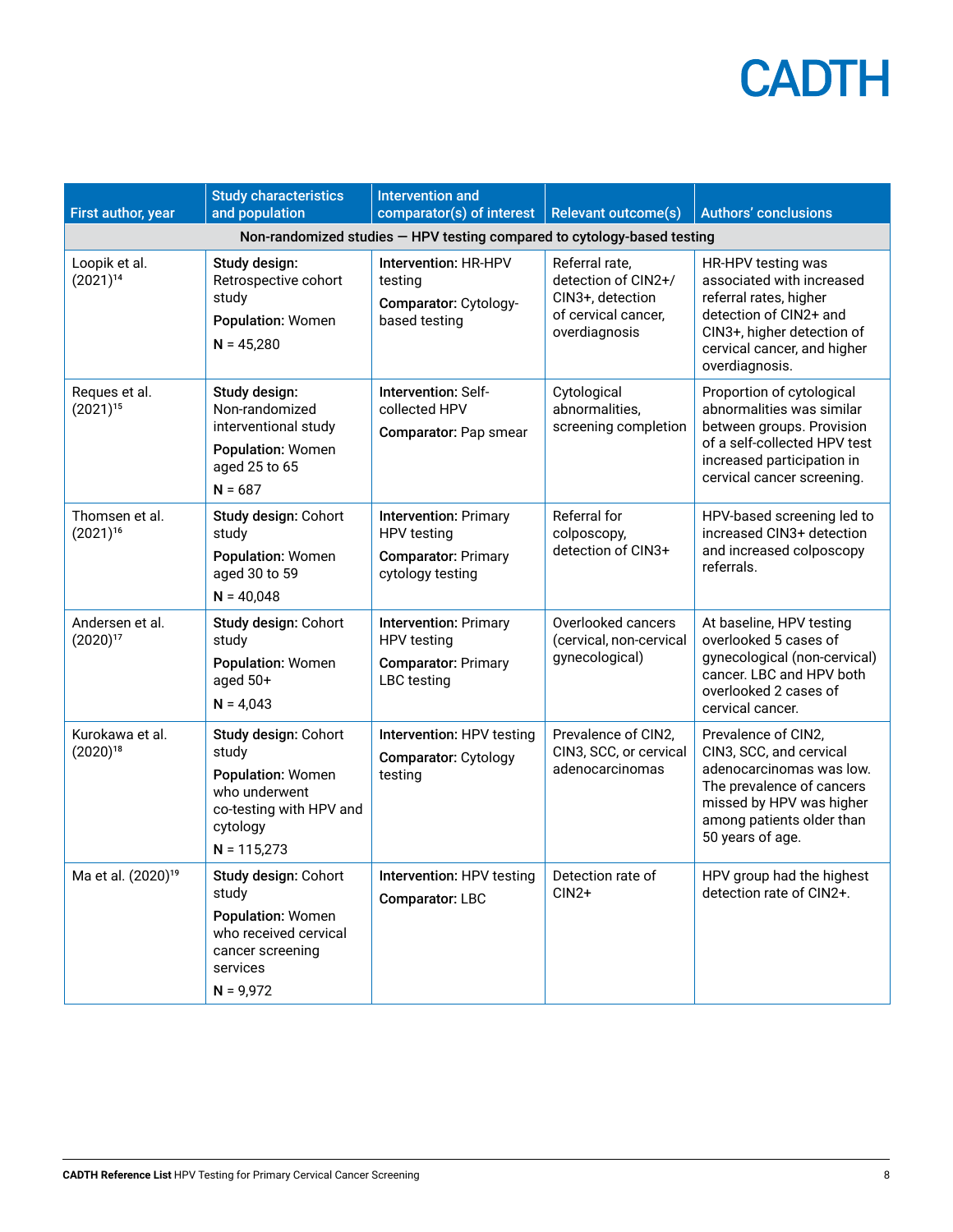| First author, year               | <b>Study characteristics</b><br>and population                                                                                      | <b>Intervention and</b><br>comparator(s) of interest                                                                                                                                                                                           | <b>Relevant outcome(s)</b>                                    | <b>Authors' conclusions</b>                                                                                                                                                                                       |
|----------------------------------|-------------------------------------------------------------------------------------------------------------------------------------|------------------------------------------------------------------------------------------------------------------------------------------------------------------------------------------------------------------------------------------------|---------------------------------------------------------------|-------------------------------------------------------------------------------------------------------------------------------------------------------------------------------------------------------------------|
| Aitken et al.<br>$(2019)^{20}$   | Study design: Cohort<br>study with historical<br>control<br>Population: Women<br>eligible for screening<br>$N = 937,719$            | Intervention: HR-HPV<br>testing<br><b>Comparator: Cytology</b><br>testing                                                                                                                                                                      | CIN2+ detection,<br>number of clinical<br>irrelevant findings | HR-HPV was associated with<br>increased CIN2+ detection<br>and more clinically irrelevant<br>findings (mostly because<br>of national policy change<br>recommending colposcopy).                                   |
| Arrossi et al.<br>$(2019)^{21}$  | Study design:<br>Retrospective cohort<br>study with historical<br>control<br><b>Population: Women</b><br>aged $30+$<br>$N = 79,196$ | Intervention: HPV testing<br><b>Comparator: Cytology</b><br>testing                                                                                                                                                                            | Detection of CIN2+                                            | Compared to cytology-based<br>screening, CIN2+ detection<br>was higher with clinician-<br>collected HPV tests;<br>CIN2+ detection with<br>self-collected tests was<br>comparable to cytology-<br>based screening. |
| Levi et al. (2019) <sup>22</sup> | Study design: Cohort<br>study<br>Population: Women<br>aged $24+$<br>$N = 16.102$                                                    | Intervention: HR-HPV<br>testing<br>Comparator: LBC                                                                                                                                                                                             | CIN2+/CIN3+ cases                                             | HR-HPV testing detected<br>a significant number of<br>patients with premalignant<br>lesions missed by cytology.<br>All CIN3+ cases were<br>detected with HR-HPV.                                                  |
| Lindroth et al.<br>$(2019)^{23}$ | Study design: Cohort<br>study<br>Population: Women<br>aged 30 to 65<br>$N = 40,048$                                                 | Intervention: HPV testing<br><b>Comparator: Cytology</b><br>testing                                                                                                                                                                            | ASC-US or worse,<br>colposcopy referral                       | HPV screening showed<br>similar detection of<br>ASC-US+ cytology as<br>conventional cytology<br>screening and increased<br>colposcopy referral rates.                                                             |
|                                  |                                                                                                                                     | <b>Economic evaluations</b>                                                                                                                                                                                                                    |                                                               |                                                                                                                                                                                                                   |
| Jansen et al.<br>$(2021)^{24}$   | Study design: Model-<br>based CEA<br>Population: 30-year-old<br>unvaccinated females<br>with lifelong follow-up                     | Intervention: HR-HPV<br>testing<br>Comparator: Cytology<br>testing                                                                                                                                                                             | Mortality, colposcopy<br>referral, QALYs                      | HR-HPV testing was found<br>to be more effective and<br>more cost-effective.                                                                                                                                      |
| Vale et al. (2021) <sup>25</sup> | Study design: Model-<br>based CEA<br>Population: Women<br>aged 25 to 64 or 30 to<br>64                                              | Intervention: HR-HPV<br>testing every 5 years<br>for women 25 to 64,<br>or hybrid (cytology for<br>women 25 to 29 every 3<br>years, and HR-HPV for<br>women 30 to 64 every 5<br>years)<br><b>Comparator: Cytology</b><br>testing every 3 years | QALY, ICER                                                    | HR-HPV testing and hybrid<br>testing were dominant over<br>the cytology testing.                                                                                                                                  |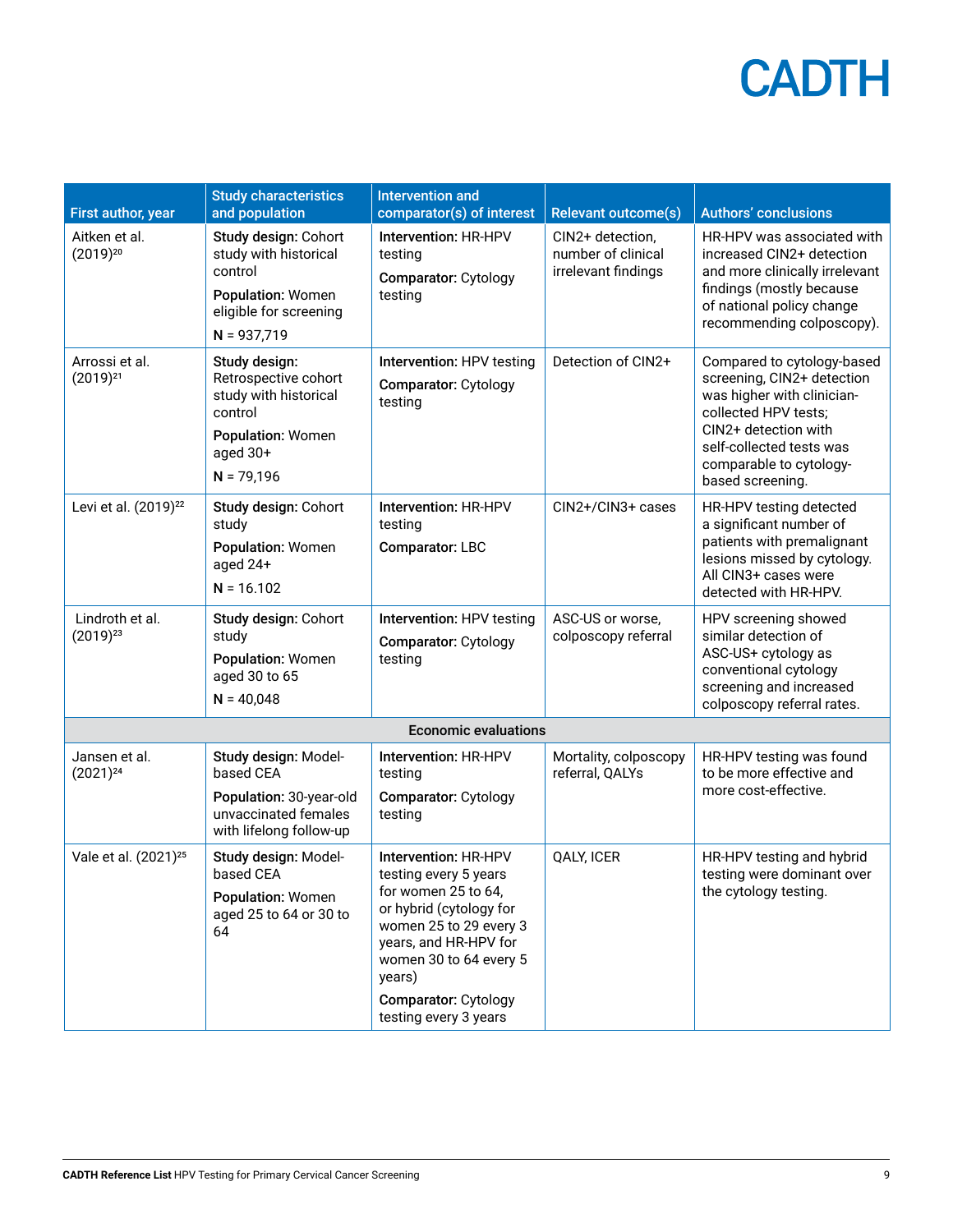| First author, year                               | <b>Study characteristics</b><br>and population                                                            | <b>Intervention and</b><br>comparator(s) of interest                                                                                                                          | <b>Relevant outcome(s)</b>     | <b>Authors' conclusions</b>                                                                                                                                              |
|--------------------------------------------------|-----------------------------------------------------------------------------------------------------------|-------------------------------------------------------------------------------------------------------------------------------------------------------------------------------|--------------------------------|--------------------------------------------------------------------------------------------------------------------------------------------------------------------------|
| Fogelberg et al.<br>$(2020)^{26}$                | Study design: Model-<br>based CEA<br><b>Population:</b><br>Unvaccinated women<br>aged 23 to 64            | Intervention: HPV and<br>cytology co-testing<br><b>Comparator: HPV testing</b><br>not preceded by cytology                                                                    | Cost-effectiveness             | The optimal strategy is<br>HPV-based screening every<br>5 years for women 23 to<br>50 and every 10 years for<br>women older than age 50<br>years.                        |
| Zhao et al. (2020) <sup>27</sup>                 | Study design: Model-<br>based CEA<br><b>Population: NR</b>                                                | Intervention: HPV testing<br>Comparator: Cytology<br>testing                                                                                                                  | Cost-effectiveness             | HPV testing every 5 years<br>was a dominant strategy.                                                                                                                    |
| Campos et al.<br>$(2019)^{28}$                   | Study design: Model-<br>based CFA<br><b>Population: Women</b><br>aged 30 to 65 (HPV) or<br>20 to 65 (Pap) | Intervention: HPV testing<br>every 5 years with<br>referral to colposcopy or<br>cryotherapy<br><b>Comparator: Pap testing</b><br>every 2 years with<br>referral to colposcopy | Cost per year of life<br>saved | HPV testing followed by<br>cryotherapy for eligible<br>HPV-positive women was<br>the least costly and most<br>effective strategy at US\$490<br>per year of life saved.   |
| Termrungruanglert<br>et al. (2019) <sup>29</sup> | Study design: Model-<br>based CEA<br><b>Population: Women</b><br>aged 30 to 65                            | Intervention: HPV testing<br>with cytology triage<br>Comparator: Pap smear<br>testing                                                                                         | <b>ICER per QALY</b>           | The ICER per QALY gained<br>with the HPV primary<br>screening triage was<br>US\$1,395. The authors<br>stated this was cost-<br>effective.                                |
| Vassilakos et al.<br>$(2019)^{30}$               | Study design: Model-<br>based CFA<br>Population: Non-<br>attendees to cervical<br>cancer screening        | Intervention: Self-<br>collected HPV with<br>colposcopy or Pap triage<br><b>Comparator: Cytology</b><br>screening with HPV<br>triage                                          | <b>ICER per QALY</b>           | When compared to the<br>absence of screening,<br>self-collected HPV strategies<br>are more cost-effective, with<br>lower ICER per QALY than<br>cytology-based screening. |

ASC-US = atypical squamous cells of undetermined significance; CEA = cost-effectiveness analysis; CIN1 = cervical intraepithelial neoplasia grade 1; CIN2 = cervical intraepithelial neoplasia grade 2; CIN2+ = cervical intraepithelial neoplasia grade 2 or above; CIN3 = cervical intraepithelial neoplasia grade 3; CIN3+ = cervical intraepithelial neoplasia grade 3 or above; HR-HPV = high-risk HPV; ICER = incremental cost-effectiveness ratio; LBC = liquid-based cytology; Pap = Papanicolaou test; QALY = qualityadjusted life-year; RCT = randomized controlled trial; SCC = squamous cell carcinoma.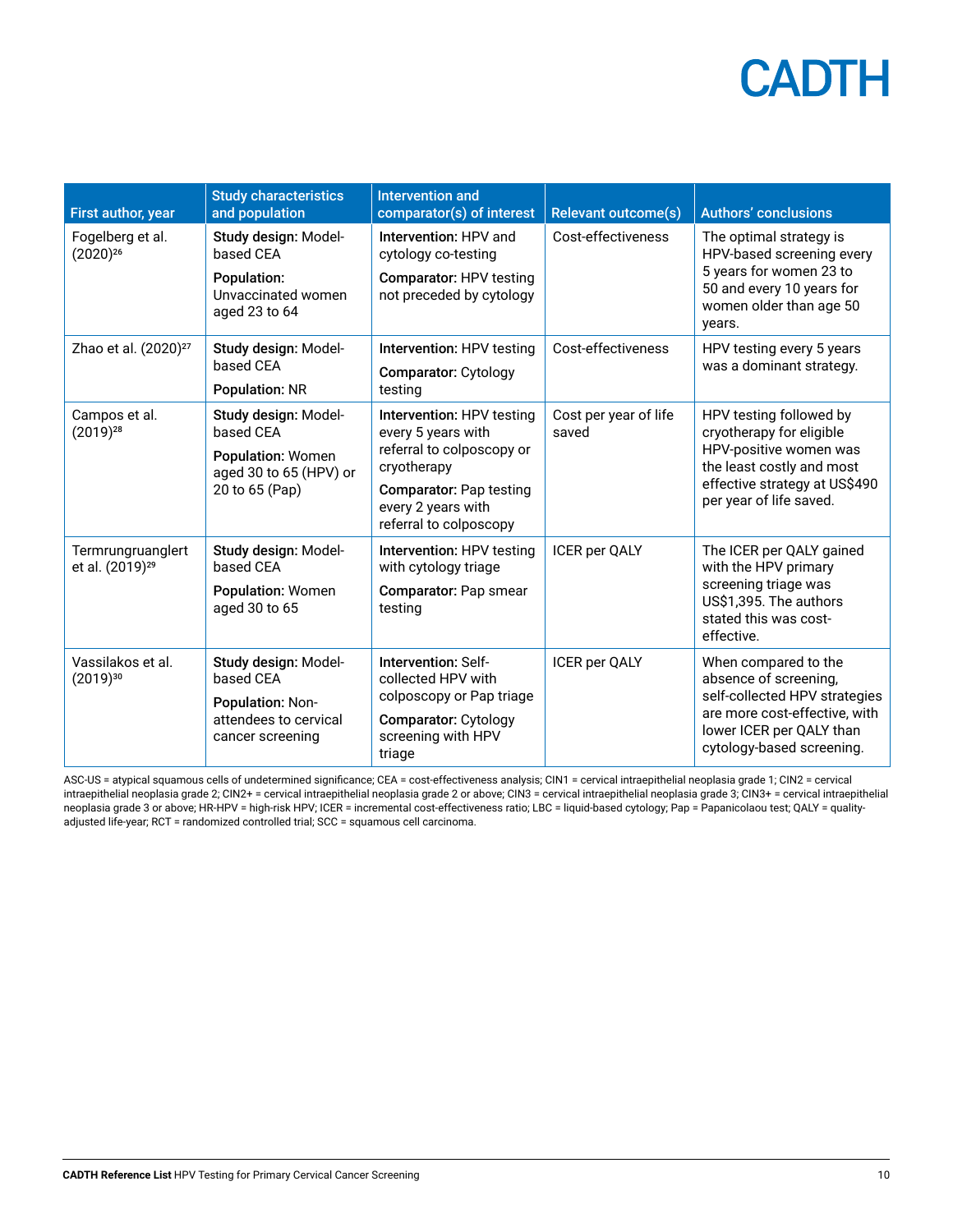

### <span id="page-10-0"></span>Table 3: Summary of Included Guidelines

| <b>Recommendation</b>                                                                                                                       | <b>Strength of recommendation</b> |  |  |  |
|---------------------------------------------------------------------------------------------------------------------------------------------|-----------------------------------|--|--|--|
| American Cancer Society (2020) <sup>31</sup>                                                                                                |                                   |  |  |  |
| · Individuals with a cervix should undergo primary HPV testing every 5 years from age 25<br>to 65 (preferred).                              | • Strong                          |  |  |  |
| • If primary HPV testing is not available, co-testing (HPV with cytology) every 5 years, or<br>cytology alone every 3 years, is acceptable. |                                   |  |  |  |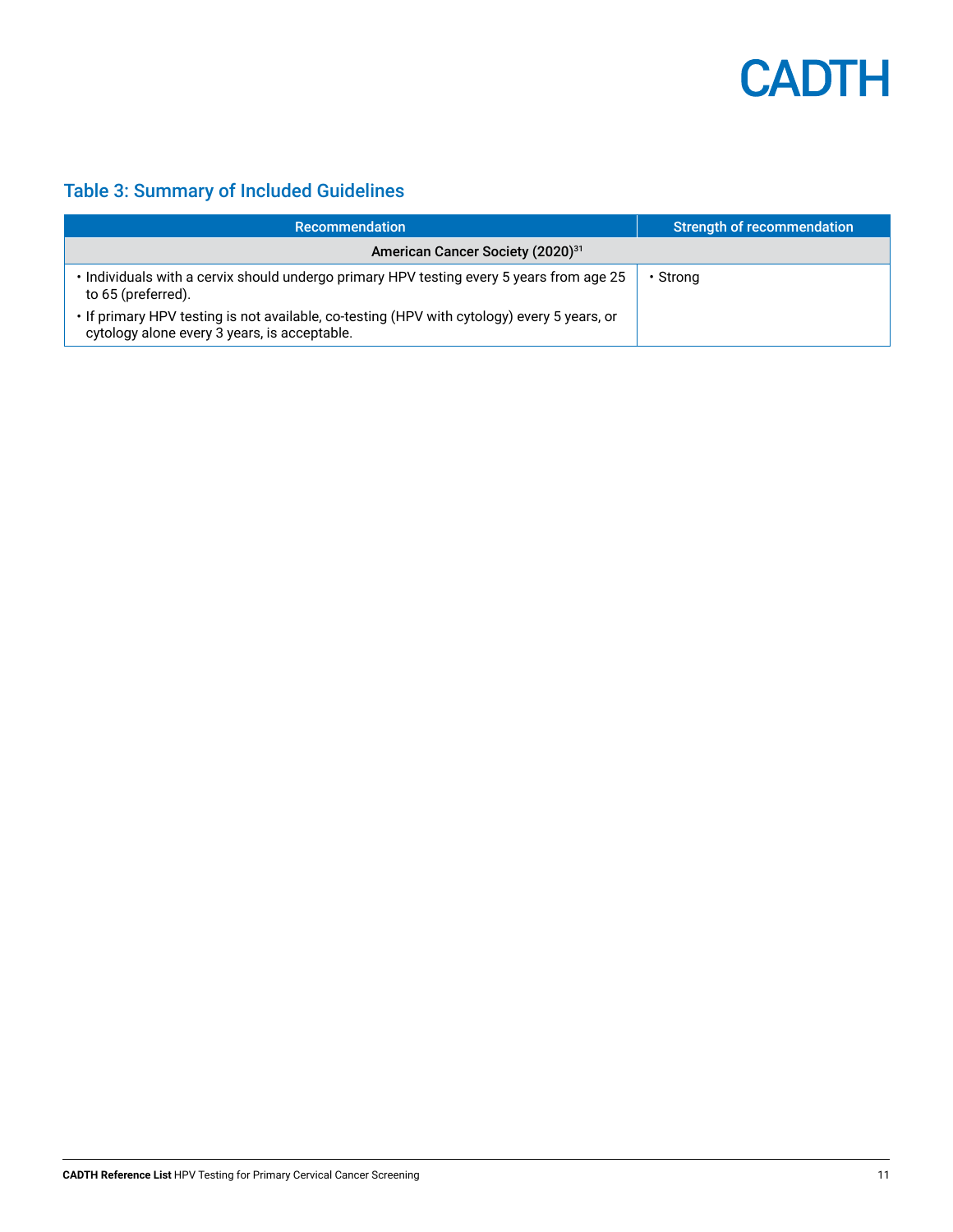

### References

#### Health Technology Assessments

No literature identified.

#### Systematic Reviews and Meta-analyses

No literature identified.

#### Randomized Controlled Trials

#### *Co-testing (Human Papillomavirus Testing With Cytology-Based Testing) Compared to Cytology-Based Testing*

- <span id="page-11-0"></span> 1. Chan KKL, Liu SS, Wei N, et al. Primary HPV testing with cytology versus cytology alone in cervical screening-a prospective randomized controlled trial with two rounds of screening in a Chinese population. *Int J Cancer*. 2020 08 15;147(4):1152-1162. [PubMed](https://pubmed.ncbi.nlm.nih.gov/31922265)
- <span id="page-11-3"></span>2. Han L, Chang X, Song P, et al. An on-going study of three different cervical cancer screening strategies based on primary healthcare facilities in Beijing China. *J Infect Public Health*. 2020 Apr;13(4):577-583. [PubMed](https://pubmed.ncbi.nlm.nih.gov/31564529)

#### *Human Papillomavirus Testing Compared to Cytology-Based Testing*

- <span id="page-11-10"></span> 3. Zhang J, Zhao Y, Dai Y, et al. Effectiveness of high-risk human papillomavirus testing for cervical cancer screening in China: a multicenter, open-label, randomized clinical trial. *JAMA Oncol*. 2021 Feb 01;7(2):263-270. [PubMed](https://pubmed.ncbi.nlm.nih.gov/33377903)
- <span id="page-11-1"></span>4. Coldman AJ, van Niekerk D, Krajden M, et al. Disease detection at the 48-month exit round of the HPV FOCAL cervical cancer screening trial in women per-protocol eligible for routine screening. *Int J Cancer*. 2020 04 01;146(7):1810-1818. [PubMed](https://pubmed.ncbi.nlm.nih.gov/31245842)

#### Non-Randomized Studies

#### *Co-testing (Human Papillomavirus Testing With Cytology-Based Testing) Compared to Cytology-Based Testing*

- <span id="page-11-2"></span>5. Kono K, Morisada T, Saika K, et al. The first-round results of a population-based cohort study of HPV testing in Japanese cervical cancer screening: baseline characteristics, screening results, and referral rate. *J Gynecol Oncol*. 2021 May;32(3):e29. [PubMed](https://pubmed.ncbi.nlm.nih.gov/33559411)
- <span id="page-11-5"></span> 6. Zhao Y, Bao H, Ma L, et al. Real-world effectiveness of primary screening with high-risk human papillomavirus testing in the cervical cancer screening programme in China: a nationwide, population-based study. *BMC Med*. 2021 Jul 15;19(1):164. [PubMed](https://pubmed.ncbi.nlm.nih.gov/34261463)
- <span id="page-11-16"></span>7. Kaufman HW, Alagia DP, Chen Z, Onisko A, Austin RM. Contributions of liquid-based (papanicolaou) cytology and human papillomavirus testing in cotesting for detection of cervical cancer and precancer in the United States. *Am J Clin Pathol*. 2020 09 08;154(4):510-516. [PubMed](https://pubmed.ncbi.nlm.nih.gov/32637991)
- <span id="page-11-7"></span>8. Thomsen LT, Kjaer SK, Munk C, Frederiksen K, Ornskov D, Waldstrom M. Clinical performance of human papillomavirus (HPV) testing versus cytology for cervical cancer screening: results of a large Danish implementation study. *Clin Epidemiol*. 2020;12:203-213. [PubMed](https://pubmed.ncbi.nlm.nih.gov/32110112)
- <span id="page-11-17"></span>9. Hashiguchi M, Nakao Y, Honda A, et al. What has changed since the introduction of human papillomavirus testing with the cytology-based cervical cancer screening system in Japan a social experiment. *Acta Cytol*. 2019;63(5):385-390. [PubMed](https://pubmed.ncbi.nlm.nih.gov/31163443)
- <span id="page-11-8"></span>10. Kang Y, Sun P, Mao X, Dong B, Ruan G, Chen L. PCR-reverse dot blot human papillomavirus genotyping as a primary screening test for cervical cancer in a hospitalbased cohort. *J Gynecol Oncol*. 2019 May;30(3):e29. [PubMed](https://pubmed.ncbi.nlm.nih.gov/30887754)
- <span id="page-11-6"></span>11. Rebolj M, Rimmer J, Denton K, et al. Primary cervical screening with high risk human papillomavirus testing: observational study. *BMJ*. 2019 Feb 06;364:l240. [PubMed](https://pubmed.ncbi.nlm.nih.gov/30728133)
- <span id="page-11-9"></span>12. Veijalainen O, Kares S, Kujala P, et al. Implementation of HPV-based cervical cancer screening in an organised regional screening programme: 3 years of experience. *Cytopathology*. 2019 03;30(2):150-156. [PubMed](https://pubmed.ncbi.nlm.nih.gov/30421573)
- <span id="page-11-4"></span>13. Zhang X, Zhao G, Bi H, Zhou M, Wang X, Juan J. Exploring an appropriate method of cervical cancer screening in rural China. *Asia Pac J Public Health*. 2019 10;31(7):652-658. [PubMed](https://pubmed.ncbi.nlm.nih.gov/31578073)

#### *Human Papillomavirus Testing Compared to Cytology-Based Testing*

- <span id="page-11-11"></span>14. Loopik DL, Koenjer LM, Siebers AG, Melchers WJG, Bekkers RLM. Benefit and burden in the Dutch cytology-based vs high-risk human papillomavirus-based cervical cancer screening program. *Am J Obstet Gynecol*. 2021 02;224(2):200.e201-200.e209. [PubMed](https://pubmed.ncbi.nlm.nih.gov/32800820)
- <span id="page-11-13"></span>15. Reques L, Rolland C, Lallemand A, et al. Comparison of cervical cancer screening by self-sampling papillomavirus test versus pap-smear in underprivileged women in France. *BMC Womens Health*. 2021 05 26;21(1):221. [PubMed](https://pubmed.ncbi.nlm.nih.gov/34039341)
- <span id="page-11-12"></span>16. Thomsen LT, Kjaer SK, Munk C, Ornskov D, Waldstrom M. Benefits and potential harms of human papillomavirus (HPV)-based cervical cancer screening: a real-world comparison of HPV testing versus cytology. *Acta Obstet Gynecol Scand*. 2021 03;100(3):394-402. [PubMed](https://pubmed.ncbi.nlm.nih.gov/33566361)
- <span id="page-11-14"></span>17. Andersen B, Njor SH, Jensen AMS, Johansen T, Jeppesen U, Svanholm H. HrHPV testing vs liquid-based cytology in cervical cancer screening among women aged 50 and older: a prospective study. *Int J Gynecol Cancer*. 2020 11;30(11):1678-1683. [PubMed](https://pubmed.ncbi.nlm.nih.gov/33037107)
- <span id="page-11-15"></span>18. Kurokawa T, Yoshida Y, Iwanari O, et al. Implementation of primary HPV testing in Japan. *Mol Clin Oncol*. 2020 Oct;13(4):22. [PubMed](https://pubmed.ncbi.nlm.nih.gov/32765870)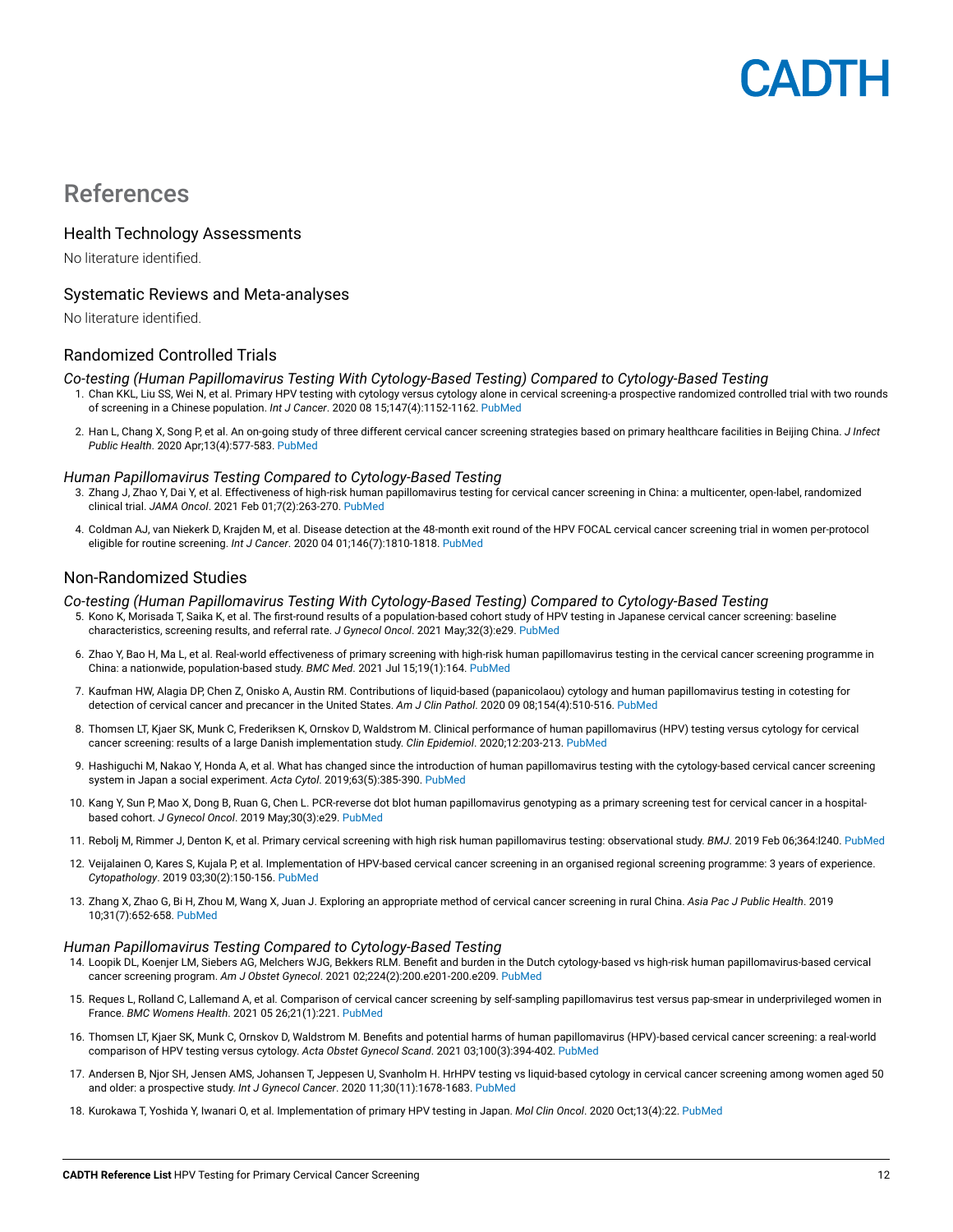

- <span id="page-12-4"></span>19. Ma Y, Di J, Bi H, et al. Comparison of the detection rate of cervical lesion with TruScreen, LBC test and HPV test: a real-world study based on population screening of cervical cancer in rural areas of China. *PLoS ONE*. 2020;15(7):e0233986. [PubMed](https://pubmed.ncbi.nlm.nih.gov/32634143)
- <span id="page-12-5"></span>20. Aitken CA, van Agt HME, Siebers AG, et al. Introduction of primary screening using high-risk HPV DNA detection in the Dutch cervical cancer screening programme: a population-based cohort study. *BMC Med*. 2019 12 11;17(1):228. [PubMed](https://pubmed.ncbi.nlm.nih.gov/31829241)
- <span id="page-12-7"></span>21. Arrossi S, Paolino M, Laudi R, et al. Programmatic human papillomavirus testing in cervical cancer prevention in the Jujuy Demonstration Project in Argentina: a population-based, before-and-after retrospective cohort study. *Lancet Glob Health*. 2019 06;7(6):e772-e783. [PubMed](https://pubmed.ncbi.nlm.nih.gov/31097279)
- <span id="page-12-6"></span>22. Levi JE, Martins TR, Longatto-Filho A, et al. High-risk HPV testing in primary screening for cervical cancer in the public health system, Sao Paulo, Brazil. *Cancer Prev Res (Phila)*. 2019 08;12(8):539-546. [PubMed](https://pubmed.ncbi.nlm.nih.gov/31189569)
- <span id="page-12-0"></span>23. Lindroth Y, Borgfeldt C, Thorn G, Bodelsson G, Forslund O. Population-based primary HPV mRNA cervical screening compared with cytology screening. *Prev Med*. 2019 07;124:61-66. [PubMed](https://pubmed.ncbi.nlm.nih.gov/31047910)

#### Economic Evaluations

- <span id="page-12-1"></span>24. Jansen E, Naber SK, Aitken CA, de Koning HJ, van Ballegooijen M, de Kok I. Cost-effectiveness of HPV-based cervical screening based on first year results in the Netherlands: a modelling study. *BJOG*. 2021 02;128(3):573-582. [PubMed](https://pubmed.ncbi.nlm.nih.gov/32638462)
- <span id="page-12-8"></span>25. Vale DB, Silva MT, Discacciati MG, Polegatto I, Teixeira JC, Zeferino LC. Is the HPV-test more cost-effective than cytology in cervical cancer screening? An economic analysis from a middle-income country. *PLoS ONE*. 2021;16(5):e0251688. [PubMed](https://pubmed.ncbi.nlm.nih.gov/33989331)
- <span id="page-12-9"></span>26. Fogelberg S, Clements MS, Pedersen K, et al. Cost-effectiveness of cervical cancer screening with primary HPV testing for unvaccinated women in Sweden. *PLoS ONE*. 2020;15(9):e0239611. [PubMed](https://pubmed.ncbi.nlm.nih.gov/32997696)
- <span id="page-12-10"></span>27. Zhao F, Wen Y, Li Y, et al. Epidemiologic and health economic evaluation of cervical cancer screening in rural China. *Asian Pac J Cancer Prev*. 2020 May 01;21(5):1317-1325. [PubMed](https://pubmed.ncbi.nlm.nih.gov/32458639)
- <span id="page-12-11"></span>28. Campos NG, Maza M, Alfaro K, et al. The cost-effectiveness of implementing HPV testing for cervical cancer screening in El Salvador. *Int J Gynaecol Obstet*. 2019 Apr;145(1):40-46. [PubMed](https://pubmed.ncbi.nlm.nih.gov/30702142)
- <span id="page-12-12"></span>29. Termrungruanglert W, Khemapech N, Tantitamit T, Havanond P. Cost effectiveness analysis of HPV primary screening and dual stain cytology triage compared with cervical cytology. *J Gynecol Oncol*. 2019 Mar;30(2):e17. [PubMed](https://pubmed.ncbi.nlm.nih.gov/30740950)
- <span id="page-12-2"></span>30. Vassilakos P, Poncet A, Catarino R, Viviano M, Petignat P, Combescure C. Cost-effectiveness evaluation of HPV self-testing offered to non-attendees in cervical cancer screening in Switzerland. *Gynecol Oncol*. 2019 04;153(1):92-99. [PubMed](https://pubmed.ncbi.nlm.nih.gov/30718124)

#### Guidelines and Recommendations

<span id="page-12-3"></span>31. Fontham ETH, Wolf AMD, Church TR, et al. Cervical cancer screening for individuals at average risk: 2020 guideline update from the American Cancer Society. *CA Cancer J Clin*. 2020 Sep;70(5):321-346. [PubMed](https://pubmed.ncbi.nlm.nih.gov/32729638)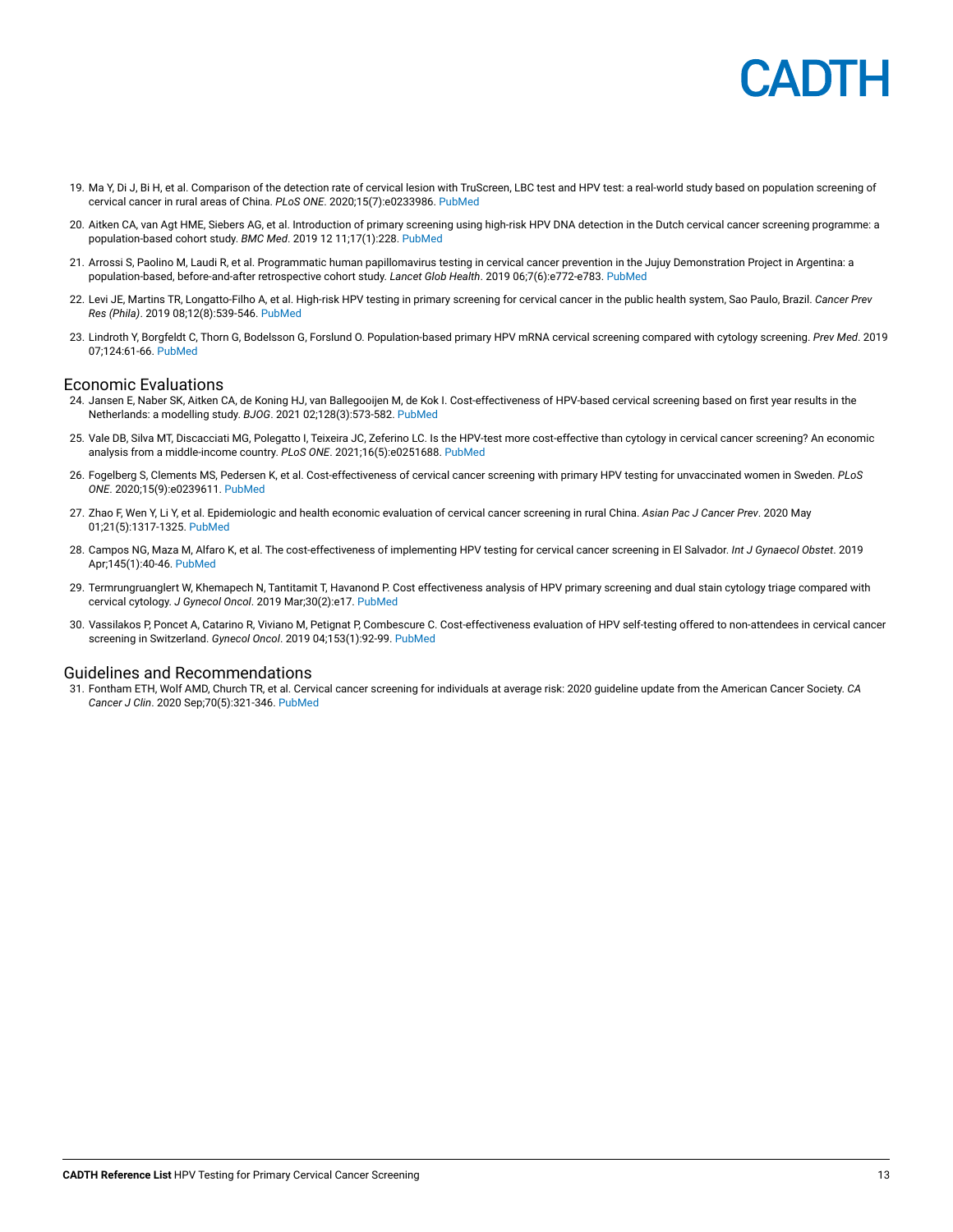### <span id="page-13-0"></span>Appendix 1: References of Potential Interest

#### Previous CADTH Reports

32. HPV testing for primary cervical cancer screening. *CADTH Health technology review*. Ottawa (ON): CADTH; 2019: [https://cadth.ca/hpv-testing-primary-cervical-cancer](https://cadth.ca/hpv-testing-primary-cervical-cancer-screening) [-screening](https://cadth.ca/hpv-testing-primary-cervical-cancer-screening). Accessed 2021 Aug 3.

#### Systematic Reviews and Meta-analyses

#### *Unclear or No Comparator*

- 33. Bonde JH, Sandri MT, Gary DS, Andrews JC. Clinical utility of human papillomavirus genotyping in cervical cancer screening: a systematic review. *J Low Genit Tract Dis*. 2020 Jan;24(1):1-13. [PubMed](https://pubmed.ncbi.nlm.nih.gov/31714325)
- 34. Malone C, Barnabas RV, Buist DSM, Tiro JA, Winer RL. Cost-effectiveness studies of HPV self-sampling: a systematic review. *Prev Med*. 2020 03;132:105953. [PubMed](https://pubmed.ncbi.nlm.nih.gov/31911163)
- 35. Yeh PT, Kennedy CE, de Vuyst H, Narasimhan M. Self-sampling for human papillomavirus (HPV) testing: a systematic review and meta-analysis. *BMJ Glob Health*. 2019;4(3):e001351. [PubMed](https://pubmed.ncbi.nlm.nih.gov/31179035)

#### Randomized Controlled Trials

#### *Alternative Outcome — Cumulative Risk*

36. Gilham C, Sargent A, Kitchener HC, Peto J. HPV testing compared with routine cytology in cervical screening: long-term follow-up of ARTISTIC RCT. *Health Technol Assess*. 2019 06;23(28):1-44. [PubMed](https://pubmed.ncbi.nlm.nih.gov/31219027)

#### Non-Randomized Studies

#### *Diagnostic Accuracy*

- 37. Bokan T, Ivanus U, Jerman T, Takac I, Arko D. Long term results of follow-up after HPV self-sampling with devices Qvintip and HerSwab in women non-attending cervical screening programme. *Radiol*. 2021 01 06;55(2):187-195. [PubMed](https://pubmed.ncbi.nlm.nih.gov/33764704)
- 38. Ibanez R, Roura E, Monfil L, et al. Long-term protection of HPV test in women at risk of cervical cancer. *PLoS ONE*. 2020;15(8):e0237988. [PubMed](https://pubmed.ncbi.nlm.nih.gov/32853216)
- 39. Kang M, Ha SY, Cho HY, et al. Comparison of papanicolaou smear and human papillomavirus (HPV) test as cervical screening tools: can we rely on HPV test alone as a screening method? An 11-year retrospective experience at a single institution. *J Pathol Transl Med*. 2020 Jan;54(1):112-118. [PubMed](https://pubmed.ncbi.nlm.nih.gov/31964113)
- 40. Kim J, Jun SY, Maeng LS. The clinical performance of human papillomavirus genotyping using PANArray HPV chip: comparison to ThinPrep cytology alone and cotesting. *Pathol Res Pract*. 2020 Sep;216(9):153121. [PubMed](https://pubmed.ncbi.nlm.nih.gov/32825927)
- 41. Kim MS, Lee EH, Park MI, et al. Utility of human papillomavirus testing for cervical cancer screening in Korea. *Int J Environ Res Public Health*. 2020 03 06;17(5):1726. [PubMed](https://pubmed.ncbi.nlm.nih.gov/32155755)
- 42. Satake H, Inaba N, Kanno K, et al. Comparison study of self-sampled and physician-sampled specimens for high-risk human papillomavirus test and cytology. *Acta Cytol*. 2020;64(5):433-441. [PubMed](https://pubmed.ncbi.nlm.nih.gov/32396902)
- 43. Song T, Seong SJ, Lee SK, et al. Searching for an ideal cervical cancer screening model to reduce false-negative errors in a country with high prevalence of cervical cancer. *J Obstet Gynaecol*. 2020 Feb;40(2):240-246. [PubMed](https://pubmed.ncbi.nlm.nih.gov/31340702)
- 44. Zhang SK, Guo Z, Wang P, et al. The potential benefits of HPV E6/E7 mRNA test in cervical cancer screening in China. *Front Oncol*. 2020;10:533253. [PubMed](https://pubmed.ncbi.nlm.nih.gov/33123463)
- 45. Zhao D, Zhang L, Xie F, et al. Outcomes of prior cervical cytology and HR-HPV testing in women subsequently diagnosed with CIN1, CIN2/3, and invasive cervical cancer: a 4-year routine clinical experience after implementation of systematic training and quality control programs. *BMC Cancer*. 2020 Aug 26;20(1):810. [PubMed](https://pubmed.ncbi.nlm.nih.gov/32847541)
- 46. El-Zein M, Bouten S, Louvanto K, et al. Predictive value of HPV testing in self-collected and clinician-collected samples compared with cytology in detecting high-grade cervical lesions. *Cancer Epidemiol Biomarkers Prev*. 2019 Jul;28(7):1134-1140. [PubMed](https://pubmed.ncbi.nlm.nih.gov/31015201)
- 47. Mangold BR. Self-collected samples in cervical cancer screening: results of HPV and pap self-collected samples compared to physician-obtained specimens. *Acta Cytol*. 2019;63(5):379-384. [PubMed](https://pubmed.ncbi.nlm.nih.gov/31035279)
- 48. Pesic A, Krings A, Hempel M, et al. CIN2+ detection of the HPV DNA Array genotyping assay in comparison with the Cobas 4800 HPV test and cytology. *Virol J.* 2019 07 23;16(1):92. [PubMed](https://pubmed.ncbi.nlm.nih.gov/31337408)
- 49. Wu T, Chen X, Zheng B, et al. Previous papanicolaou and hybrid capture 2 human papillomavirus testing results of 5699 women with histologically diagnosed cervical intraepithelial neoplasia 2/3. *J Am Soc Cytopathol*. 2019 Jul - Aug;8(4):206-211. [PubMed](https://pubmed.ncbi.nlm.nih.gov/31272603)
- 50. Xie F, Zhang L, Zhao D, et al. Prior cervical cytology and high-risk HPV testing results for 311 patients with invasive cervical adenocarcinoma: a multicenter retrospective study from China's largest independent operator of pathology laboratories. *BMC Infect Dis*. 2019 Nov 11;19(1):962. [PubMed](https://pubmed.ncbi.nlm.nih.gov/31711435)